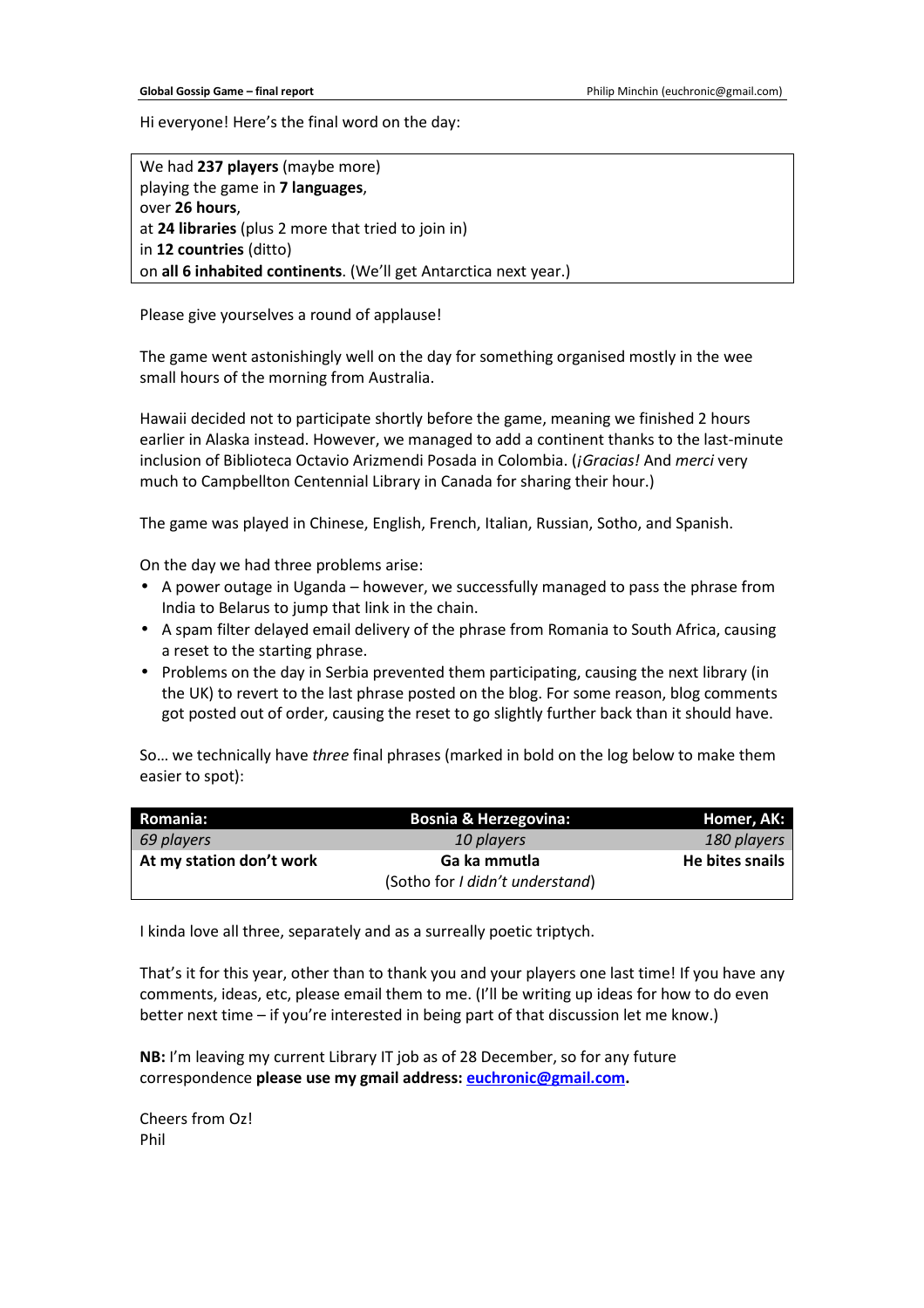# **Final log**

The final log of phrases and participating libraries is below. Each library's entry includes:

- the number of participants at that library,
- how many people had been in the chain carrying the secret at the end of that library's session;
- total number of participants.

23:00 UTC 2012-11-02 (+11 = 10:00 AM local, 2012-11-03) St Kilda Library, Melbourne, VIC, Australia 6 participants played in English

> Life must be lived as play Life must be lived as play Life must be lived as a play Life live like a play Life live like a play Live like a play

00:00 UTC 2012-11-03 (+11= 11:00 AM local) Melbourne City Library, Melbourne, VIC, Australia 3 participants played in English; 9 in chain; 9 total players

> Live like a play Love like a play Eat like we love

01:00 UTC (+11 = 12:00 PM local) State Library of Victoria, Melbourne, VIC, Australia 13 participants played in English; 22 in chain; 22 total

> Eat like we love Eat like we love Eat while we love Eat while we love Eat while we love Big purple dove Pig turtle dove Pig turtle dove Pig turtle dove Pig turtle dove Pig turtle dove Pink turtle dove Pink turtle dove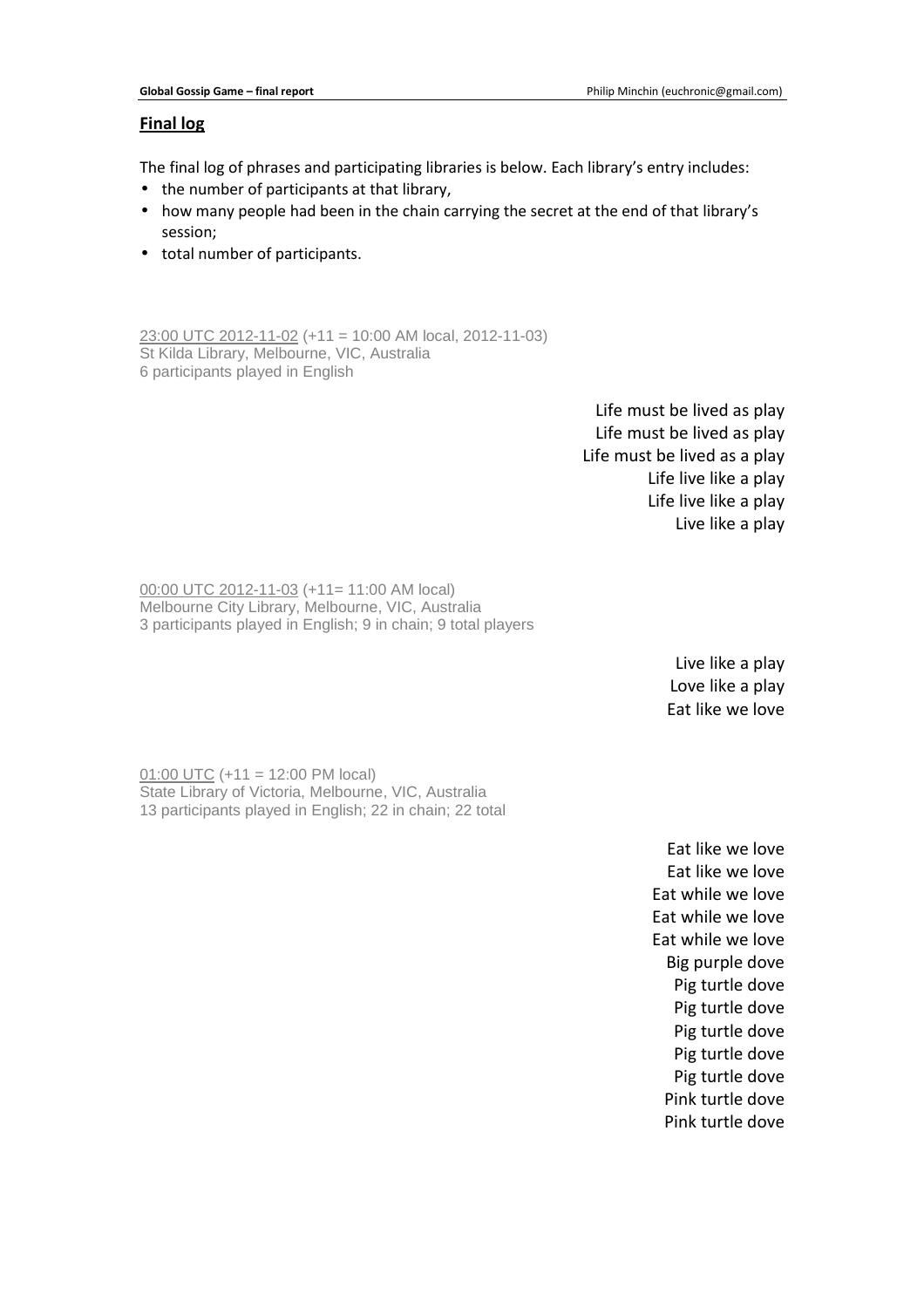02:00 UTC (+11 = 1:00 PM local) Footscray Library, Melbourne, VIC, Australia 11 participants played in English; 33 in chain; 33 total

> Pink turtledove Pink turtledove Pink turtledove Pink turtledove Pink turtledove Pink Dirty Towel Pin the 32 Towel Din 32 Towel Din 32 Howl Din 32 Howl 6 Din Howl

03:00 UTC (+8 = 11:00 AM local) Information Resource Center, US Consulate General, Chengdu, China 1 participant played in Chinese; 34 in chain; 34 total

## 遛遛挺好, "liù liù tǐng hǎo" (*Very good to have a walk*)

 $04:30$  UTC (+55 = 10:00 AM local) American Library, New Delhi, India 21 participants played in English; 55 in chain; 55 total

> Very good to have a walk Very good to have a walk It's good to have a walk It's good to have a walk It's good to have a walk with beautiful girls It's good to have a walk with beautiful ladies Good to walk Nice thing to walk I think to walk I wish to walk Walking is good for health Running is good Good to run Don't run only walk Walking makes you happy Happiness is fun Always be happy Do worry be happy To worry be happy Don't worry be happy Done worry be happy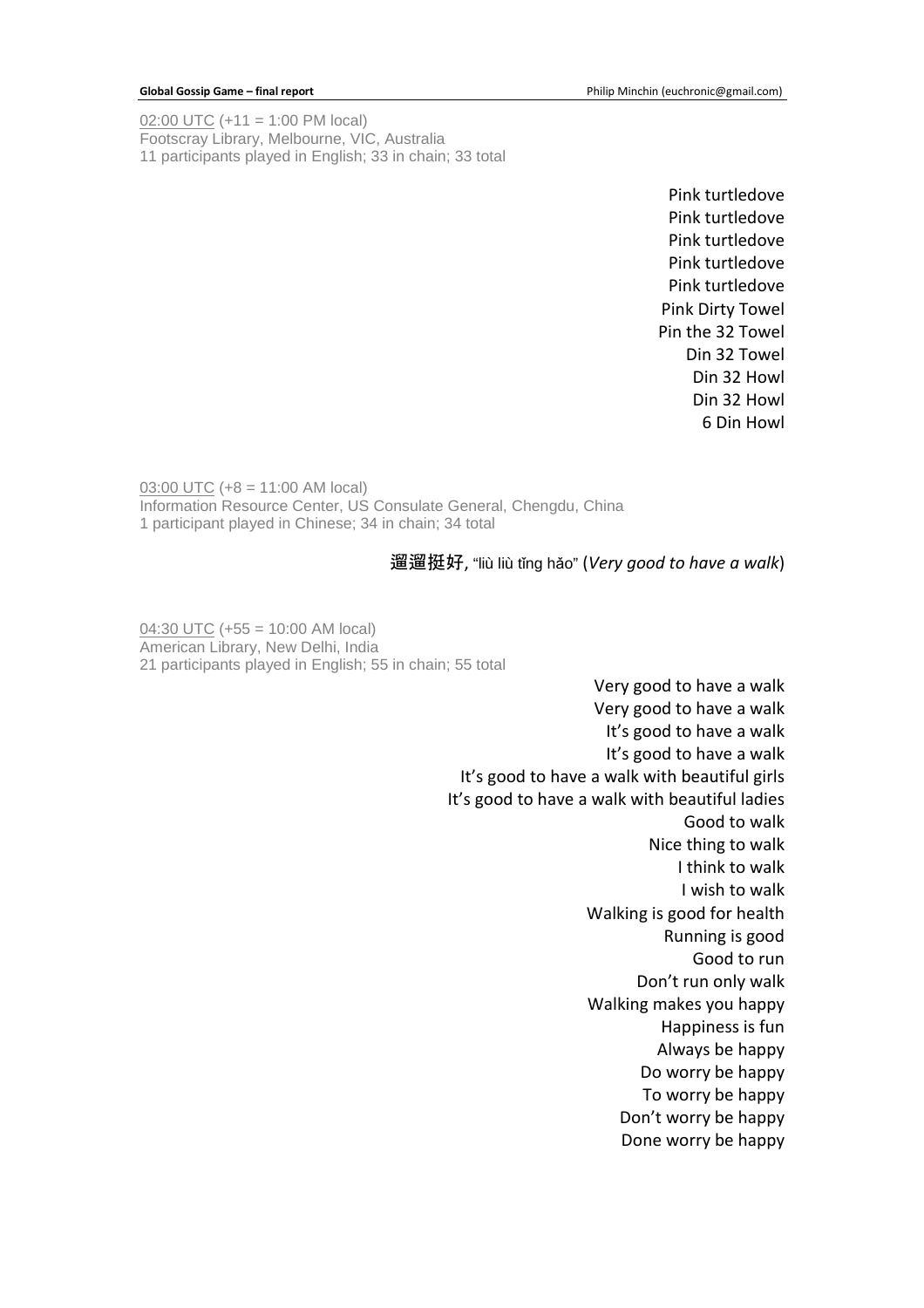06:00 UTC (+3 = 9:00 AM local) Kabarole Public Library, Kampala, Uganda

### *[A power outage prevented Kabarole Public Library from participating.]*

07:00 UTC (+3 = 10:00 AM local) Baranovichi Central City Library, Baranovichi, Belarus 9 participants played in Russian; 64 in chain; 64 total

> Будь счастлив, не переживай! (*Don't worry be happy!*) Ты счастлив не переживай (*You are happy don't worry*) Все будет не переживай (*All will be don't worry*) Все будет хорошо не переживай (*All will be well don't worry*) Сильно ли будет не преживай (*Will it be strong don't worry*) Иди на работу не переживай (*Go to work don't worry*) Иди на работу не зевай (*Go to work don't miss out*) Иди босс давай (*Come on boss, go*) Начальство не переживай (*The authorities don't worry*)

08:00 UTC (+2 = 10:00 AM local) Public Library of Filiasi, Filiasi, Romania 5 participants played in English; 69 in chain; 69 total

> The administration don't worry The administration don't work Other station don't work At her station don't work **At my station don't work**

09:00 UTC (+2 = 11:00 AM local) Mae Jemison US Science Reading Room, Mamelodi, Pretoria, South Africa 9 participants played in English & Sotho; 9 in chain; 78 total

### *[Delays in the email from Romania arriving (probably a spam filter) caused a reset of the phrase.]*

Life must be lived as play Life must be played Life is late Life is great Gray gray To loho bapa (*Come a little closer*) Umtata (*Mister*) Cha-cha Ga ka mmutla (*I did not understand*)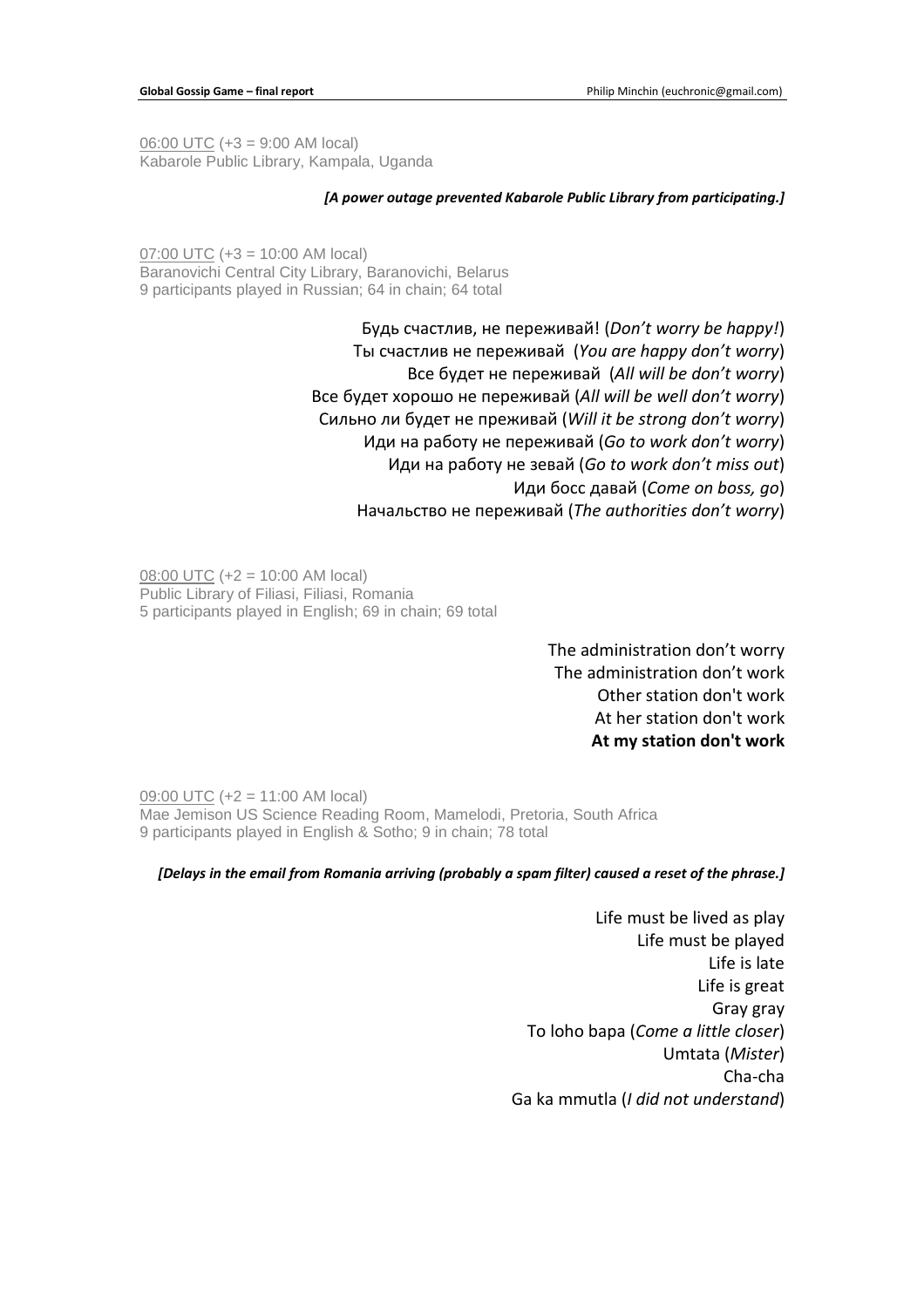10:00 UTC (+1 = 11:00 AM local) American Corner Bihac, Bihac, Bosnia and Herzegovina 1 participant played in English, sort of; 10 in chain; 79 total

## **Ga ka mmutla**

11:00 UTC (+1 = 12:00 PM local) American Corner Novi Pazar, Novi Pazar, Serbia Played in: English

### *[Unknown breakdown; phrase reverted to last posted on blog.]*

12:00 UTC (+0 = 12:00 PM local) Avenue Library & Learning Centre, Manchester, UK 8 participants played in English; 30 in chain; 87 total

> Pink turtle dove Pink turtle dove Pink total dog Pink total dog Pink total dog Pink turtles are crazy Angel turtles are crazy Angry turtles eat hay

13:00 UTC (+1 = 2:00 PM local) Multiplo Centro Cultura, Cavriago, Reggio Emilia, Italy 10 participants played in Italian; 40 in chain; 97 total

> Le tartarughe affamate mangiano il fieno (*Angry turtles eat hay*) Le tartarughe affamate mangiano il treno (*Angry turtles eat train*) Le tartarughe affamate mangiano il treno (*Angry turtles eat train*) Le tartarughe affamate mangiano meno (*Angry turtles eat less*) Le tartarughe annoiate mangiano meno (*Bored turtles eat less*) Le tratarughe annoiate mangiano il treno (*Bored turtles eat train*) Le tartarughe assatanate perdono il treno (*Satan turtles miss the train*) Le tartarughe assatanate perdono il treno (*Satan turtles miss the train*) Le tartarughe assatanate prendono il treno (*Satan turtles take the train*) Le tartarughe sante prendono il treno (*Holy turtles take the train*)

14:00 UTC (-3 = 11:00AM local) Campbellton Centennial Library, Campbellton, New Brunswick, Canada 13 participants played in English & French; 53 in chain; 110 total

> Holy turtles take the train Holy turtles take the train Saints tortues prendre le train (*Holy turtles take the train*) Saints tortues prendre le train (*Holy turtles take the train*) Saints tortues prendre le train (*Holy turtles take the train*)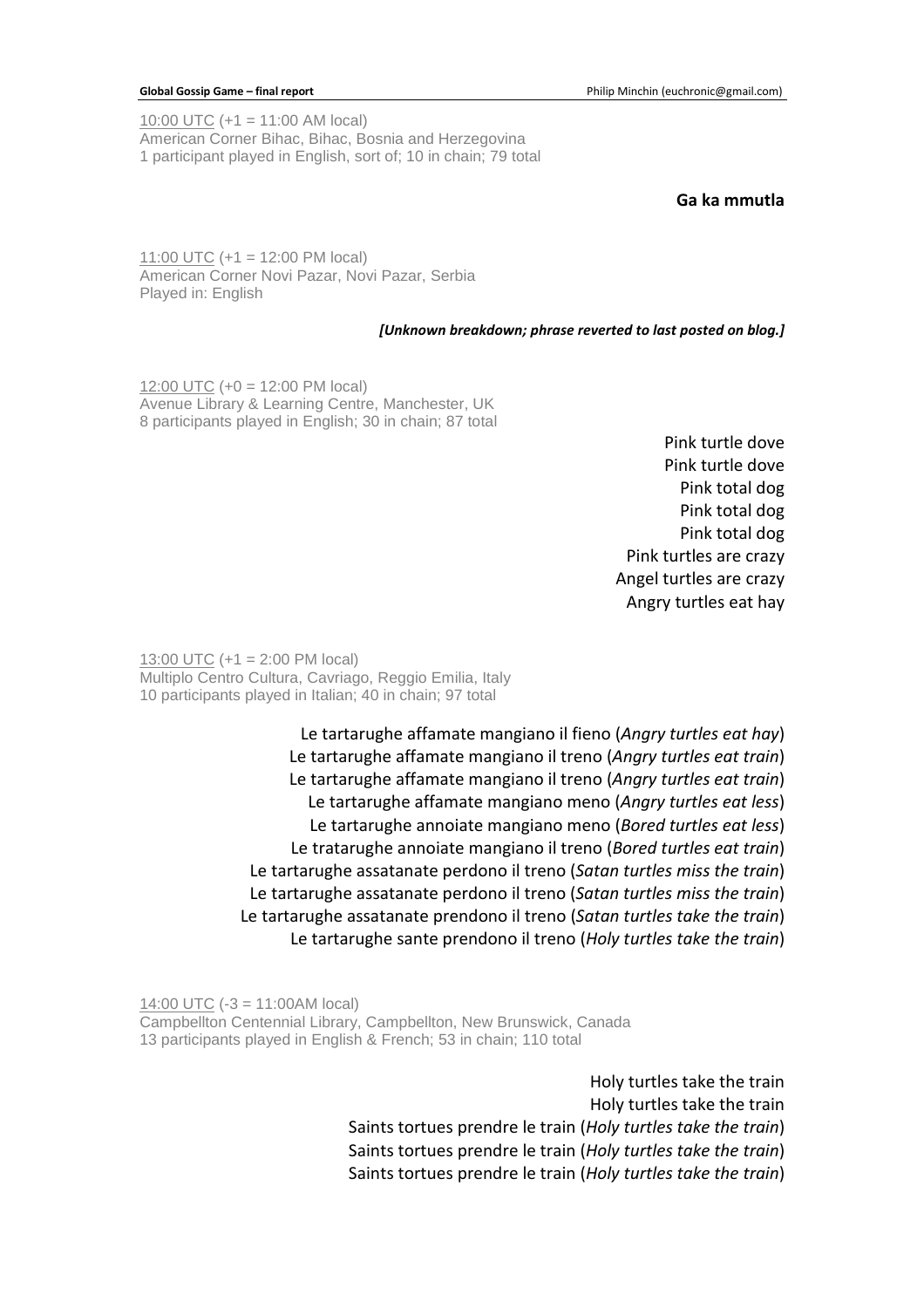Saints tortues prendre le train (*Holy turtles take the train*) Saints tortues prendre le train (*Holy turtles take the train*) Saints tortues prendre le train (*Holy turtles take the train*) Saints tortues prendre le train (*Holy turtles take the train*) Cinque tortues prendre le train (*Five turtles take the train*) Cinque tortues sera sur le train (*Five turtles will be on the train*) Cinque tortues sont va sur le train (*Five turtles went on the train*) Cinque tortues qui ont pris le train (*Five turtles who took the train*)

14:30 UTC (-5 = 9:30 AM local) Biblioteca Octavio Arizmendi Posada, Chia, Colombia 8 participants played in Spanish; 61 in chain; 118 total

> Cinco tortugas, que tomarón el tren (*Five turtles, who took the train*) Cinco tortugas, que tomarón el tren (*Five turtles, who took the train*) Cinco tortugas tomaron café (*Five turtles, who have coffee*) Cinco tortugas tomaron café (*Five turtles, who have coffee*) Cinco tortugas tomaron café (*Five turtles, who have coffee*) Cinco tortugas tomaron café (*Five turtles, who have coffee*) Cinco tortugas jugarón ajedrez (*Five turtles who play chess*) Cinco tortugas jugarón ajedrez (*Five turtles who play chess*)

15:00 UTC (-4 = 11:00 AM local) Zebulon Community Library, Zebulon, NC, USA 7 participants played in English; 68 in chain; 125 total

> Five turtles who play chess Five turtles hear a badge Five turtles patch a bridge Five turtles attacked the bridge Five turtles crossed the bridge Frog crossed the log Frogs crossed the log

16:00 UTC (-4 = 12:00 PM local) Sumter County Library System, Wildwood, FL, USA 10 participants played in English; 78 in chain; 135 total

> Frogs crossed the logs The frogs on the logs The frogs on the logs The frogs on the logs Frog on the log Frog on the log Frog on the log Frog on the log The plague of the frogs A plane of the frog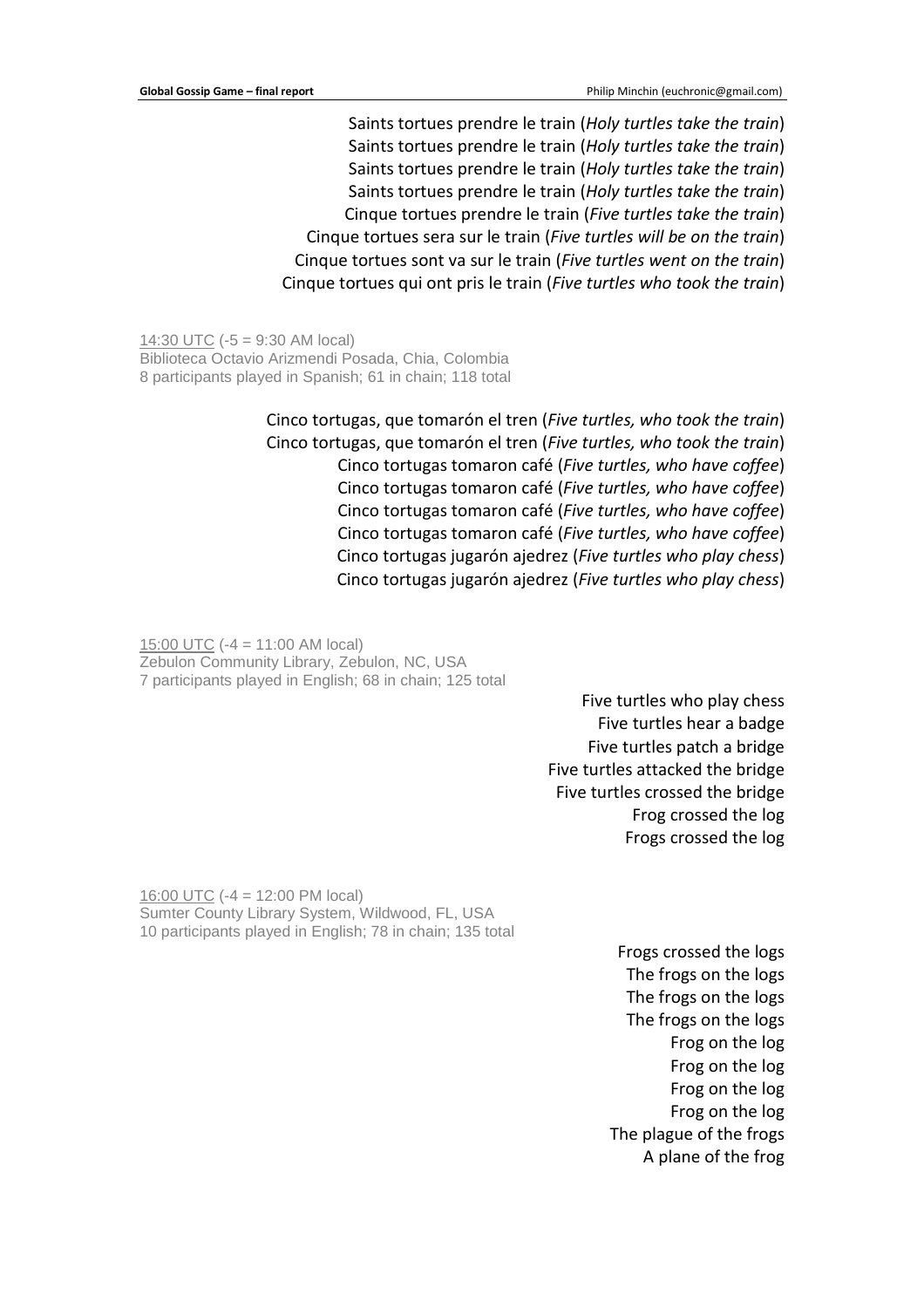17:00 UTC (-4 = 1:00 PM local) Skillman Branch Library, Detroit Public Library, Detroit, MI, USA 25 participants played in English; 103 in chain; 160 total

A plane of the frog Is a plane of the frog The plane of the frog The plane of the frog The plane of the frog The plane of the frog The plane of the frog The plane of the frog The plane of the frog The plane of the frog The plane of the frog The plane of the frog The plane of the frog The plane of the frog The plane of the frog The plane of the frog The plane of the frog The plane of the frog The plane of the frog The plane of the frog The plane of the frog The plane of the frog The frog is paying Something about a frog Here comes a frog

18:00 UTC (-5 = 1:00 PM local) Mokena Community Public Library District, Mokena, IL, USA 5 participants played in English; 108 in chain; 165 total

> Here comes a frog Here comes the Hoff Here comes the wolf Here comes the woof Here comes Wolfman

19:00 UTC (-5 = 2:00 PM local) Buda Public Library, Buda, TX, USA 7 participants played in English; 115 in chain; 172 total

> Here comes Wolfman Here comes the Wolfman Here comes the Wolfman Here comes the Wolfman Thank you for something Wolfman Thank you for something about Wolfman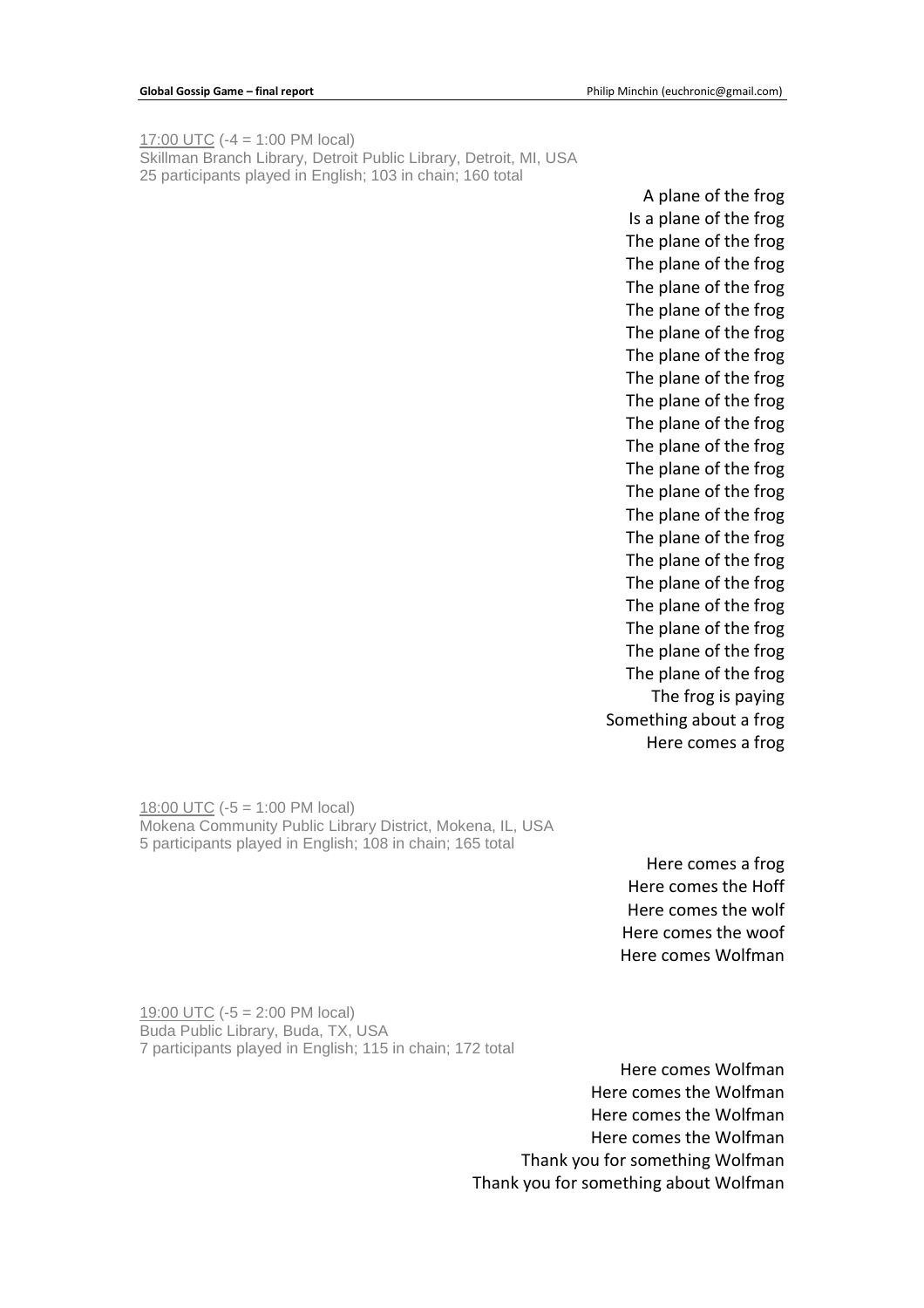### Thank you Wolfman

20:00 UTC (-6 = 2:00 PM local) Millcreek Library, Salt Lake City, UT, USA 15 participants played in English; 130 in chain; 187 total

> Thank you, wolfman Thank you, wolfman Thank you, wolfman Thank you, wolfman Thank you, wolfman Thank you, wolfman Thank you, wolfman Thank you, wolfmen Thank you, wooly man Thank you, wooly man Thank you, wooly man Thank you, bully man Thank you, bully man Thank you, bully man Thank you, bully man

21:00 UTC (-7 = 2:00 PM local) Mammoth Public Library, Mammoth, AZ, USA 20 participants played in English; 150 in chain; 207 total

> Thank you bully men Thank you pulley men Thank you pulley man Thank you pulley man Rico's my best friend Casey's my favorite cousin Casey's my favorite cousin Kissy is his favorite tia Casillas is my favorite tia Casilla is my favorite tia Christia is my nana Chrissy is her nana Chrissy is Mercedes' nana Something about Mercedes' grandma Something about someone's grandma Something about something's grandma Something about something's grandma Something about someone's grandma Something about someone's grandmother Something about someone's grandmother